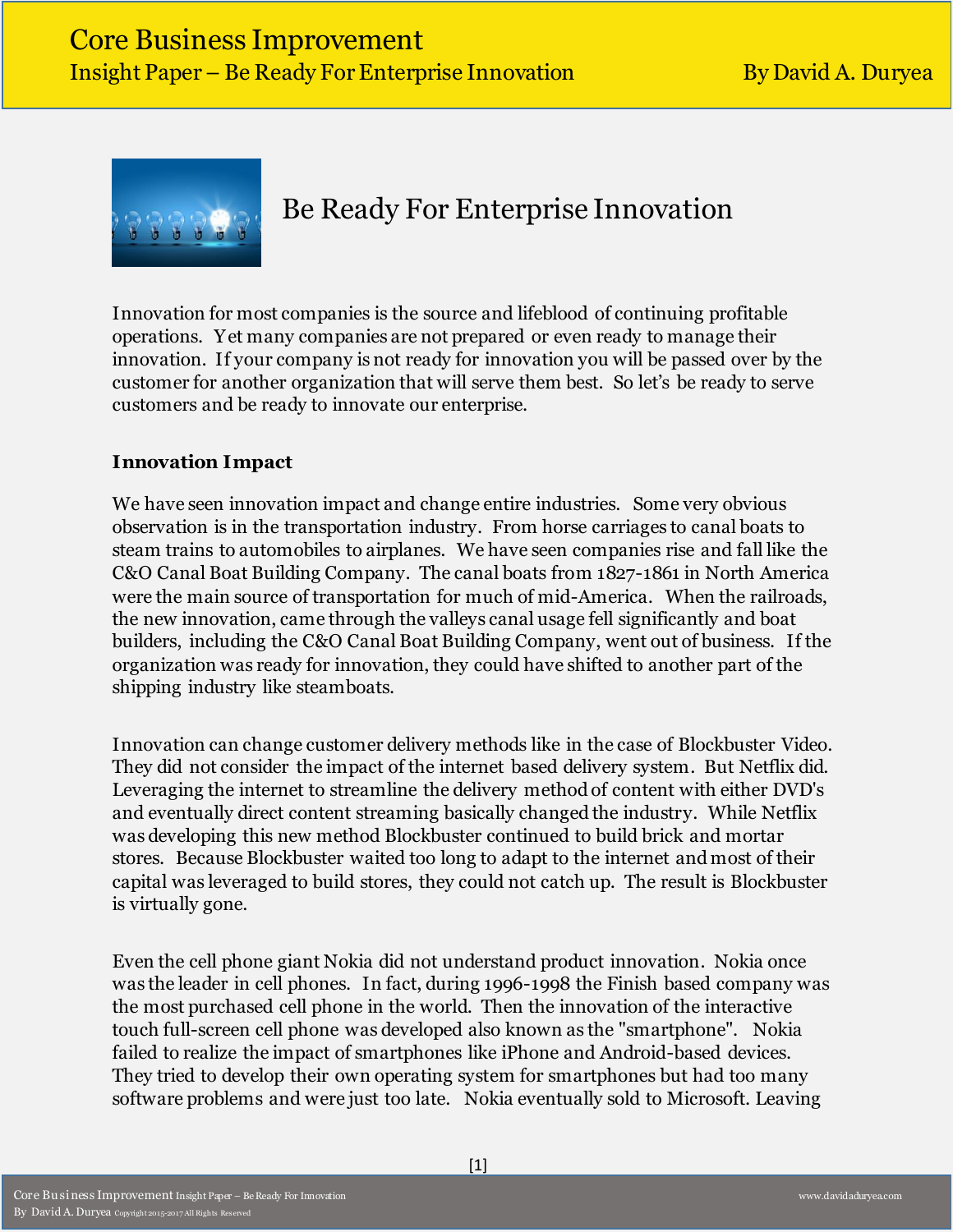the once largest cell phone producer in the world to basically a lost brand and made insignificant in the cell phone market.

Be ready to innovate. Do not end up as a statistic and just another report of leadership failing to understand the impact of innovation. Whether it is products, services or your core business operation, your company will be able to keep pace with its industry and maintain its brand in every changing market environment. There are low capital investments that can be done in your organization to engage and understand the innovation that will be most impactful including core business innovation.

## **Traditional Methods Are Ineffective**

Traditional methods to embrace innovation do not work because they are too slow. Many organizations react to the latest innovation based on perceived merit. Companies form groups or committees to investigate separate or specific innovation. Other companies will hire non-informed consultants that do not have the expertise to evaluate the latest innovation to your specific core business model. Typically, consulting firms are in the same position as the organization that hired them, trying to catch up while spending resources from their clients.

By forming these groups as a reaction to innovation means that these organizations are starting from ground zero. No expertise, no background and in some cases no understanding of the impact to the organization. It is all reactive. This reaction will create shortcuts and a cursory perspective will be considered instead of serious thought and debate of each innovation. The result will be a less than optimal, either the opportunity will be missed or even worse initiating projects that will fail and waste valuable capital.

#### **Enterprise Innovation Readiness Model**

Many companies do not consider innovation until it becomes critical and then it might be too late. Each company must embrace innovation otherwise, the demise of the company will be either an exit from the industry or complete dissolution.

The new enterprise innovation readiness model will embrace four major areas. For an organization to have innovation readiness these four areas must be developed and consistently maintained. It is paramount that these areas are active in an organization to fully understand and embrace innovation impact and then be in a readiness state when and if the innovation is designated as necessary and ensure implementation success.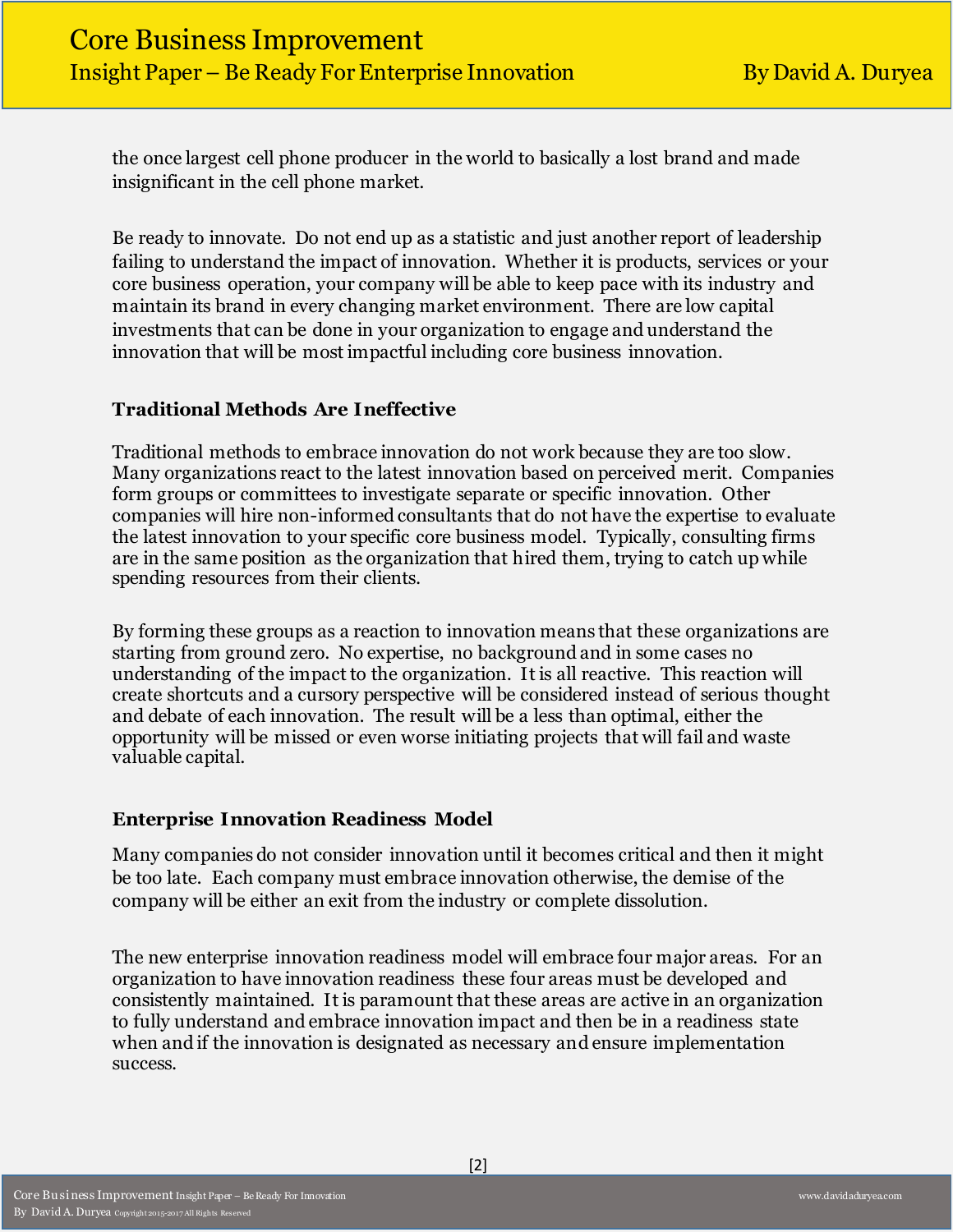These areas are as follows:

- The organization's Core Business Model, operations, and enablement
- Customer / Industry Trends innovations that are industry-current
- Innovations / Technology evolving trends and impact on Operation Model
- Responsive Delivery Methods Rapid implementation leveraged operation

**Core Business Model and Operation** is defined as why does a company exist to serve its customers and how does it operate in a profitable way. This includes company operations and current enablement. Current enablement is what technology and resources are being used for enablement. Also what part of the operation is considered with the innovation evaluation.

**Customer and Industry Trends.** Your organization needs to understand the changing environment for your customer. Customer and industry trends are required to understand what customer ideas and needs for that will impact your product. An example is if a customer has a need to access your services from a mobile device then that is also a consideration for enablement.

**Understand Technology Innovation.** Not just capabilities but the usage and impact of your company and your core business model. The main consideration is business operation, process enablement and customer experience impact with the understanding of real benefit for each new innovation.

**Responsive Delivery Methods.** A standard delivery method for production is not adequate for innovation. Most innovation requires full circle repetitive testing. Also prototyping with mock mini production operations are necessary to understand in a controlled environment the impact to your organization's operation. I have seen far too many times an innovation not fully vetted to an operation just to see the negative impact that requires the organization to repeal the innovation. Also is the structure impact. Meaning the innovation might be great but the transition might be difficult or not attainable with the current structure. The degree of transformation impact is evaluated with each proposed innovation.

## **The Innovation Environment**

The most successful practice is to develop a complete innovation environment built separately from the standard delivery process. This includes all the production enablement's in a controlled environment plus allows the specific testing and innovation requirements. It is also the innovation laboratory to make sure any purchased technology will connect to the enterprise with controlling the impact of the entire organization.